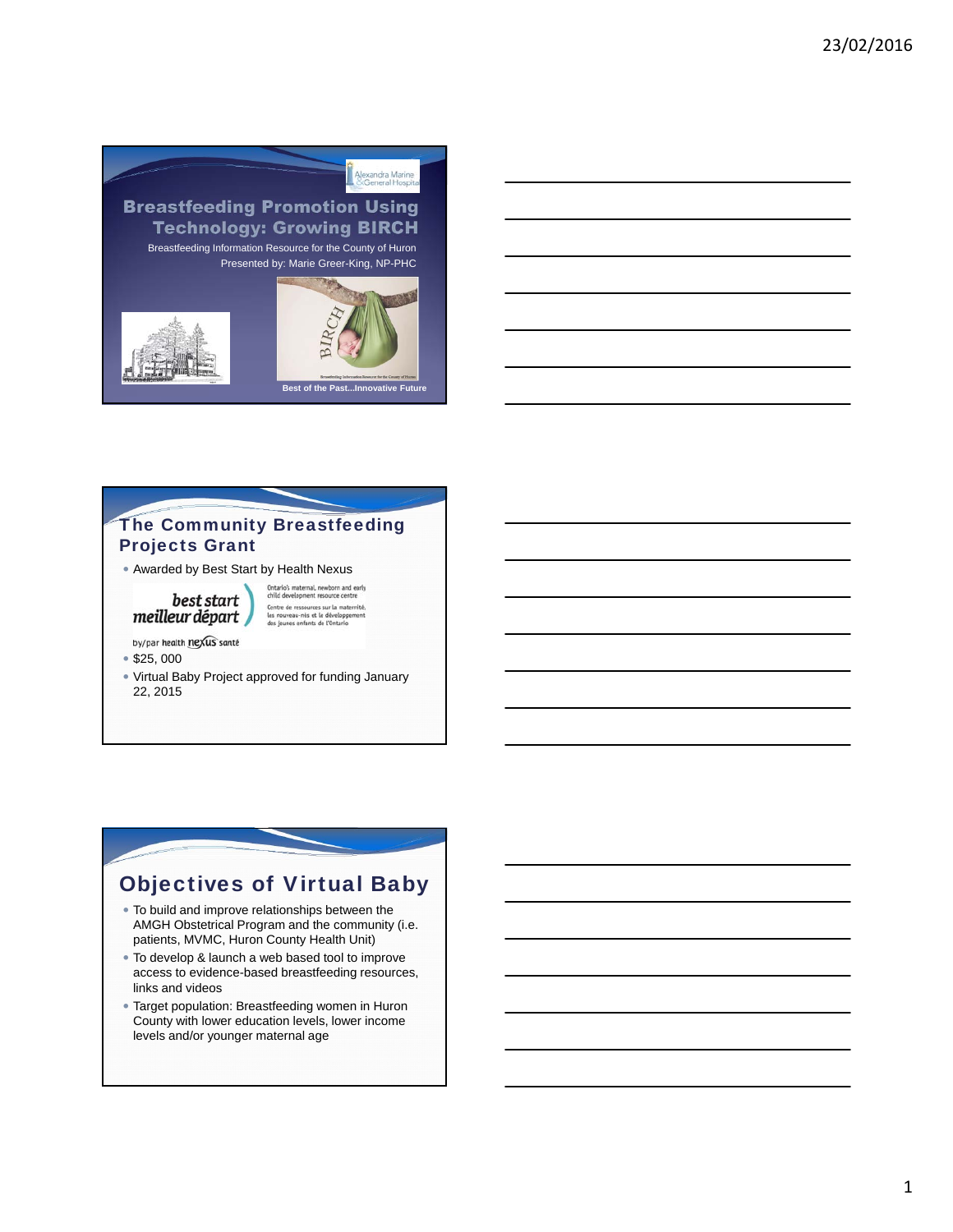# Huron County Stats

- Huron County has a higher percentage of youth age 15- 19 than the average for Ontario
	- 7% of Huron County's total population are youth age 15-19, compared to 6.7% of Ontarians
- Huron County has a lower overall education level than the Ontario average
	- 54.7% of Huron County's population has only a high school diploma/equivalent or less, compared to 45.4% of Ontarians
- The average annual income level for full time workers in Huron County is \$14,000 less than the Ontario average.

# Something else to keep in mind…

 Huron County lacks a public transportation system and due to the vast geographic area and harsh winters, it can be difficult for residents to travel to appointments or resources

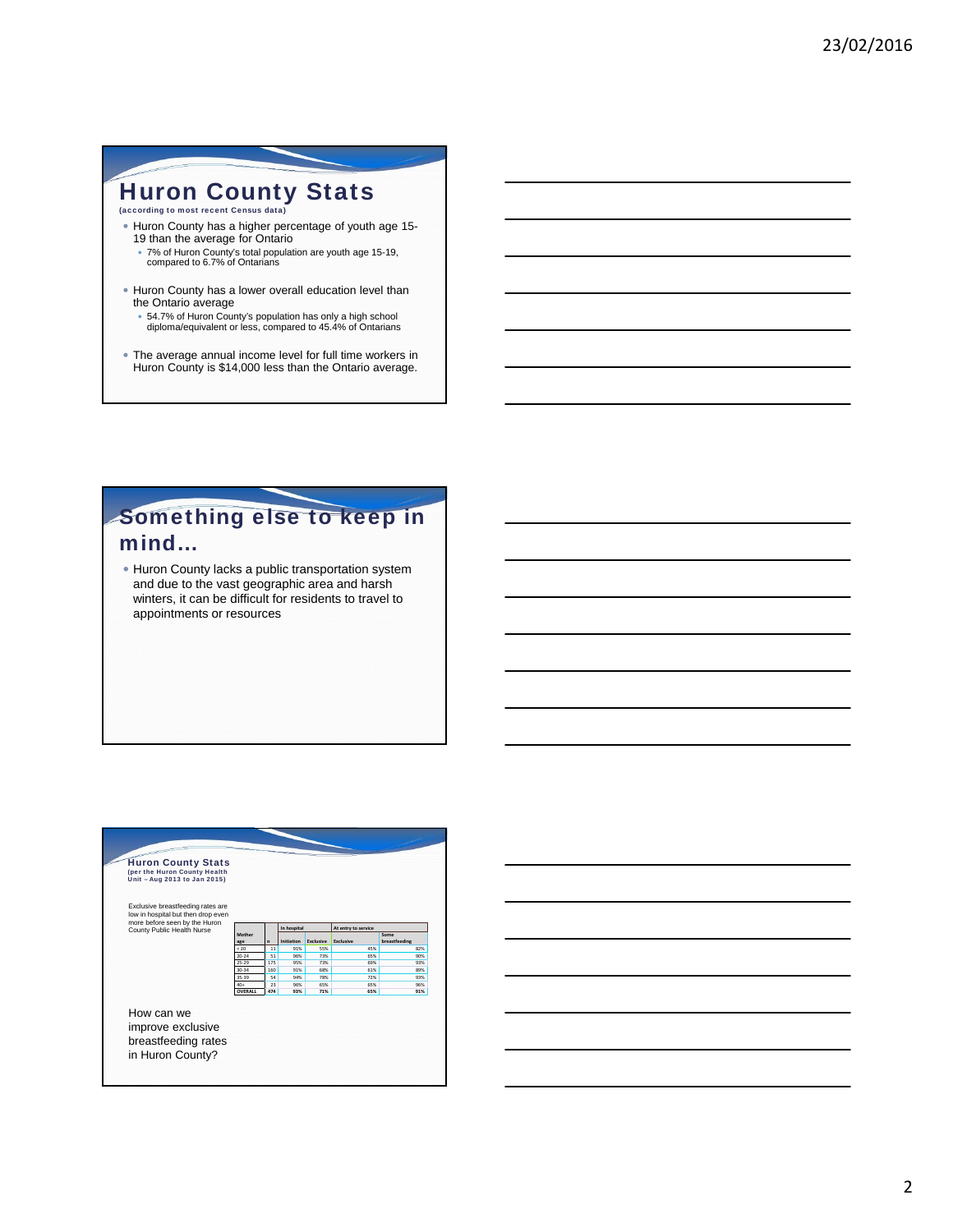## Focus Group #1 Female High school Students

- How do they access health info?
	- By googling on the internet trust sites with .net or .org more than .com
	- No print material
	- No social media as don't want friends to know what they are asking
	- Trusted adult (family member or friend)
- All participants plan to breastfeed in the future despite no education in health class (all they know is from seeing breastfeeding by family/friends in the community)

### Focus Group #2 & #3 Breastfeeding Mothers

- Range in age from 21 to 32
- All with annual incomes less than \$40,000 (majority of them less than \$20,000)
- Majority with high school or less than high school education

#### Focus Group #2 & #3 Breastfeeding Mothers (cont'd)

- How do they access breastfeeding resources?
	- Google searches have to be careful of sites
	- Public Health Nurse/Lactation Consultant
	- Prenatal clinic visits
	- Prenatal classes
	- Online groups
	- Primary care practitioner (doctor, NP, nurse)
	- Limited print resources (Breastfeeding Matters book)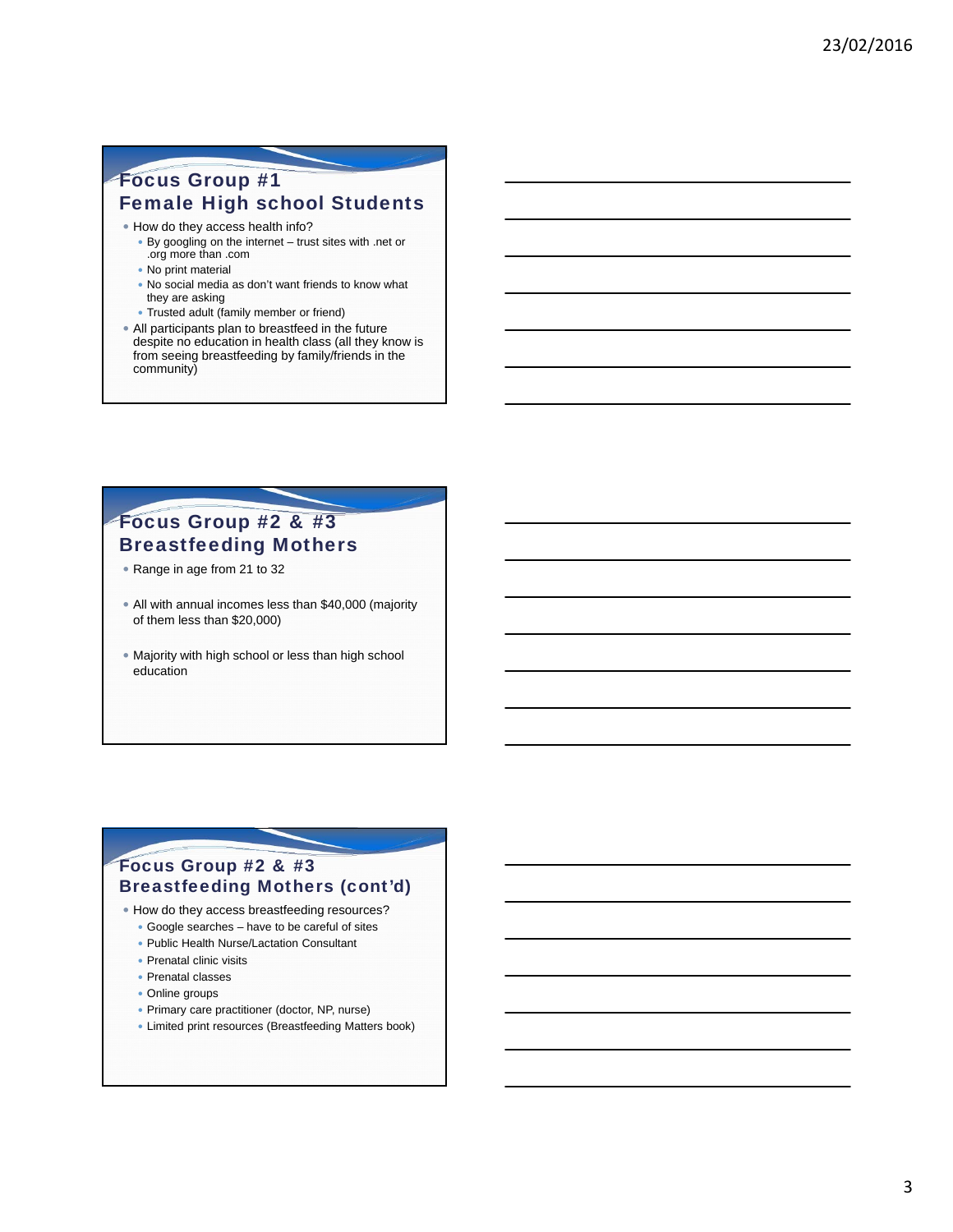### Focus Group #2 & #3 Breastfeeding Mothers (cont'd)

- What barriers/challenges exist?
	- Poor latch/nipple pain/baby not getting enough milk
	- Didn't know what to expect
	- Feeding baby in public
	- Not having supports available locally
	- Lack of after hours breastfeeding support
	- Lack of understanding of local clinics and breastfeeding resources

# Prenatal Clinic Survey<br>(convenience sample of 16 patients between July 8 and 29, 2015)

- Range in age from 19 to 41
- Majority with annual incomes less than \$60,000
- Minority with high school or less than high school education
- Several of the same themes as breastfeeding mothers focus groups related to how they access breastfeeding resources and the barriers/challenges that they think exist

## Reflecting on the needs of the community

- Access to breastfeeding resources at any time of the day and from anywhere
- Information about local infant feeding clinics and resources
- Being able to trust the video, link or resource found on the internet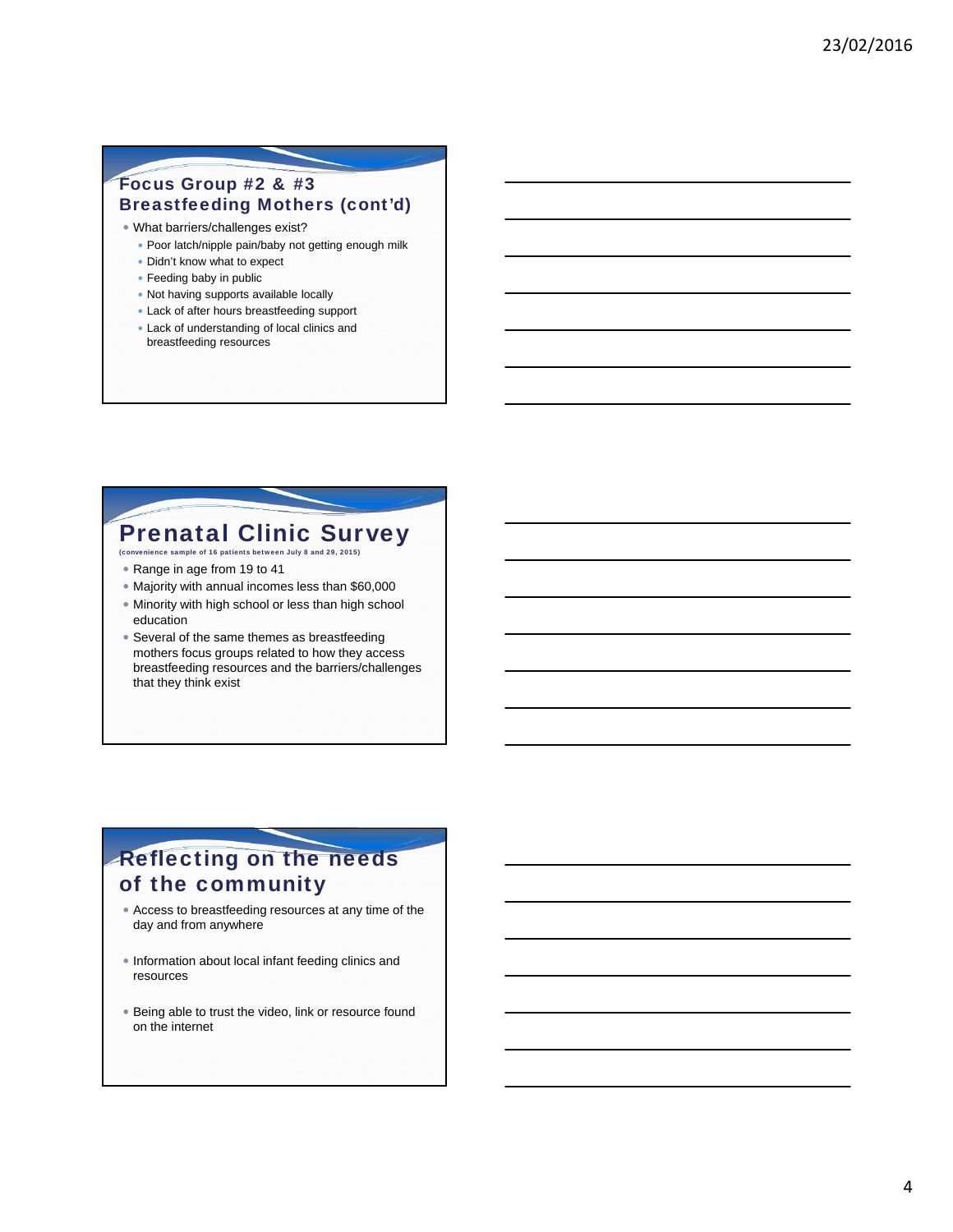# Worked with our community partners

- To compile a list of resources, links and videos that give accurate, evidence-based information
- To develop a web-based search engine to search through these resources
- Result is BIRCH







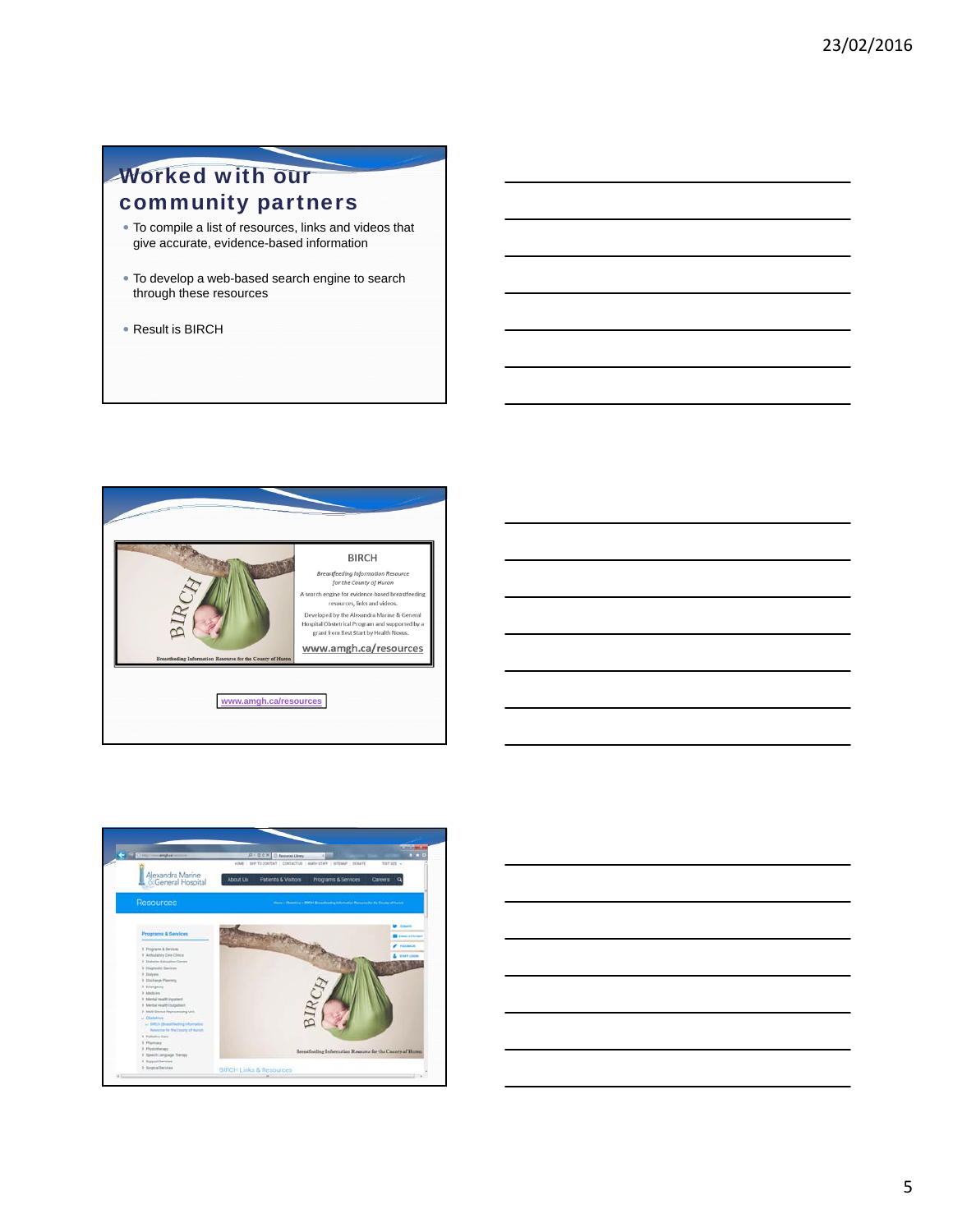

|                                                            |  | <u> 1989 - Andrea Stadt Britain, amerikansk politik (* 1989)</u>    |  |
|------------------------------------------------------------|--|---------------------------------------------------------------------|--|
| <u> 1989 - Johann Stein, mars an de Brasilia (b. 1989)</u> |  |                                                                     |  |
|                                                            |  |                                                                     |  |
|                                                            |  |                                                                     |  |
|                                                            |  | $\overline{\phantom{a}}$ . The contract of $\overline{\phantom{a}}$ |  |
|                                                            |  |                                                                     |  |
| <u> 1980 - Johann Barn, amerikansk politiker (d. 1980)</u> |  |                                                                     |  |
|                                                            |  |                                                                     |  |

### BIRCH Launch August 26, 2015

- Article in Goderich Signal Star submitted by team
- Reprint article in AMGH **Happenings**
- Party for AMGH Obstetrical team, staff and our community partners (MVMC & Huron County Health Unit)



### Telling people about BIRCH

- Using iPads to show our prenatal clinic patients BIRCH (at ~28 to 30 weeks gestation)
- Presentation at AMGH Executive Leadership Team Meeting and Staff Forum
- Presentation at BFI Implementation Workshop
- Presentation at Huron Community Breastfeeding Group at Huron County Health Unit
- Interview with Goderich Signal Star resulting in second article
- Using Facebook to share link to BIRCH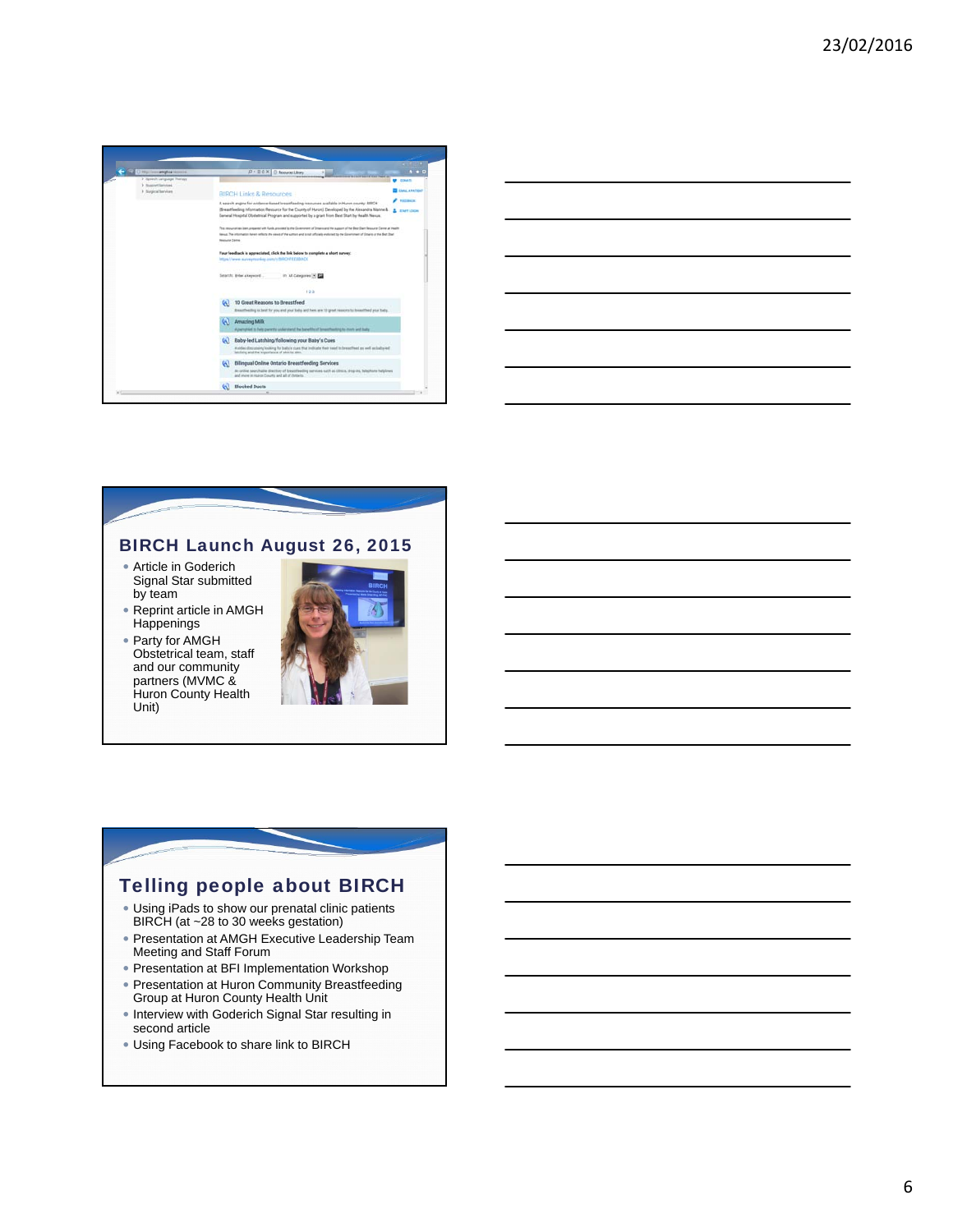



## Next Steps

- Gather feedback re: the site and who is using it and what they are looking for
	- Challenge is to get people to give feedback
	- Only 1 survey so far…"Great information…great job"
	- Using metrics to see how many hits, most popular resources, etc.<br>336 visits to BIRCH between July and December 2015<br>Most popular resources:
	-
	-
- Gather up to date stats re: exclusive breastfeeding rates in
	-
	- Huron County are we making a difference? This will be ongoing over next 2-3 years Working with the epidemiologist at HCHU to ensure statistically significant

# Project Sustainability

- Will be part of NP role at AMGH to look for new breastfeeding resources and update BIRCH
- Will also continue to monitor feedback surveys and metrics and make changes as needed
- Will continue to work with our internal OB committee and our community partners at MVMC and Huron County Health Unit